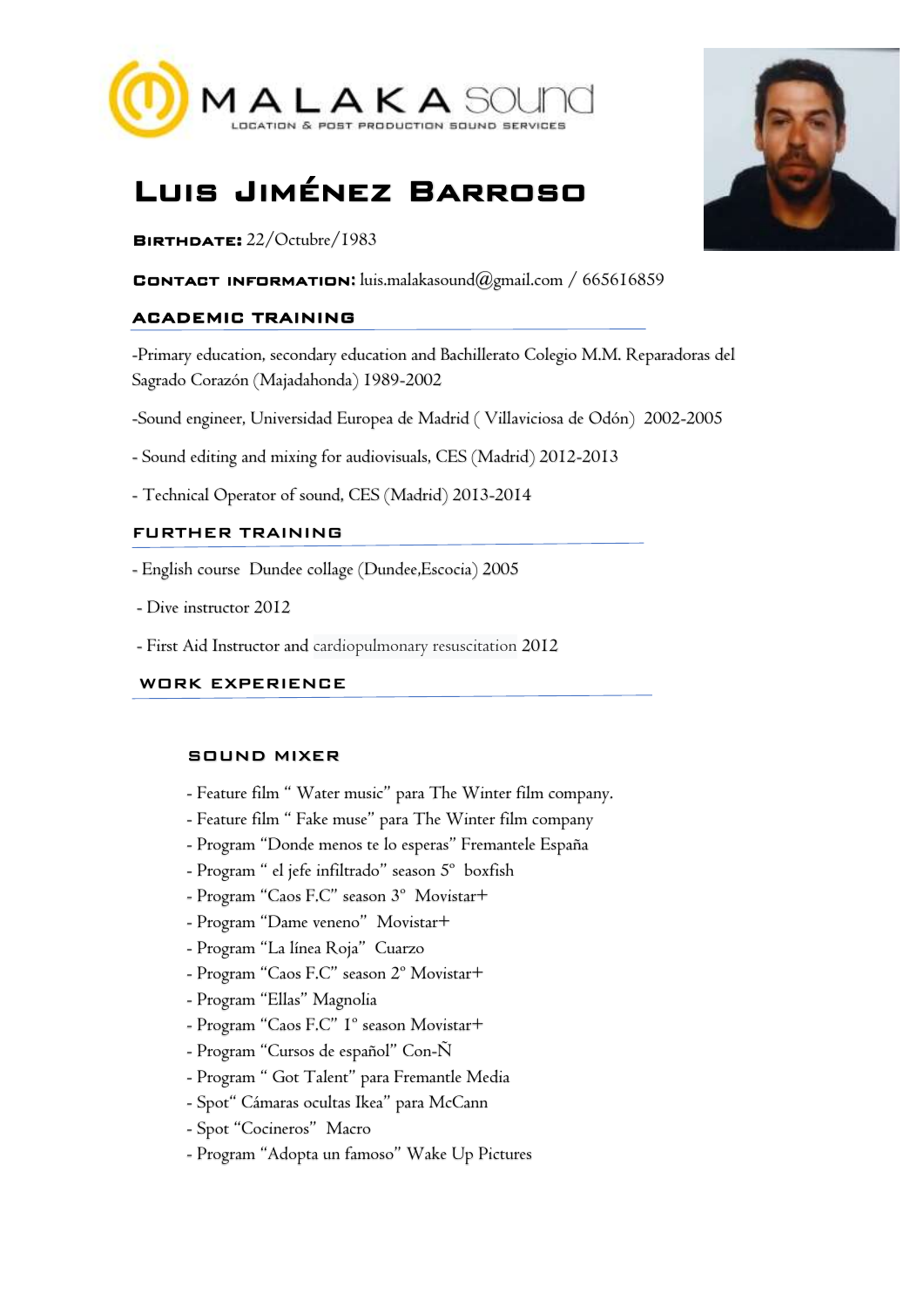## SOUND MIXER

- Spot "Sketch" Para Alsa
- Documentary film "Mujeres en armas" para Enrique Viciano
- Short film "PASIONARIA" de Leonor Bruna
- Short film "Amores breves"
- Short film "PACO" de Jorge Roelas
- Spot "Balumba con Perico Delgado"seguros Balumba
- Documentary film "En persona" para New Atlantis.

### Boom operator

- Feature film "The hitsman´s wife´s bodyguards" Plano plano.
- Series "Warrior Nun" Netfix USA
- Series "Snach" Sony entretaiment.
- 2ª season series "Yo quisiera" Gossip Event & Productions
- Series "La verdad" Plano a Plano
- 2ª season series "Vis a vis" Globomedia
- Spot " Todos necesitamos" de Cruzcampo
- 4º season series "Águila roja" Globomedia
- 3ª season series "Física o química" Ida y Vuelta
- 2º season series "Águila roja" para Globomedia
- 1 ªseason series "Águila roja" Globomedia
- 2ª season series "Acusados" Ida y vuelta
- 2ª season series "Física o química" Ida y vuelta
- 5ª season series "El internado" Globomedia
- 1ª season series "Los misterios de Laura" Boomerang TV
- 4ª season series "El internado" Globomedia
- 3ª season series "El internado" Globomedia
- 8º season series "Los Serrano" Globomedia.
- 2ª season series "Cuenta atrás" Globomedia.
- 2ª season series "El internado" Globomedia
- 1º season series "Sin tetas no hay paraíso" Grundy
- 2ª season series "Amar en tiempos revueltos" para Diagonal
- Spot "Saw" para AXN
- Spot "Biosoja" para Pascual
- 1º season series "Agitación+iva" para Pausoka
- Short film "Huellas en la nieve" Pedro Touceda y Cesar Romero
- Short film "Con Mostaza sabe mejor" Álvaro de la Herrán